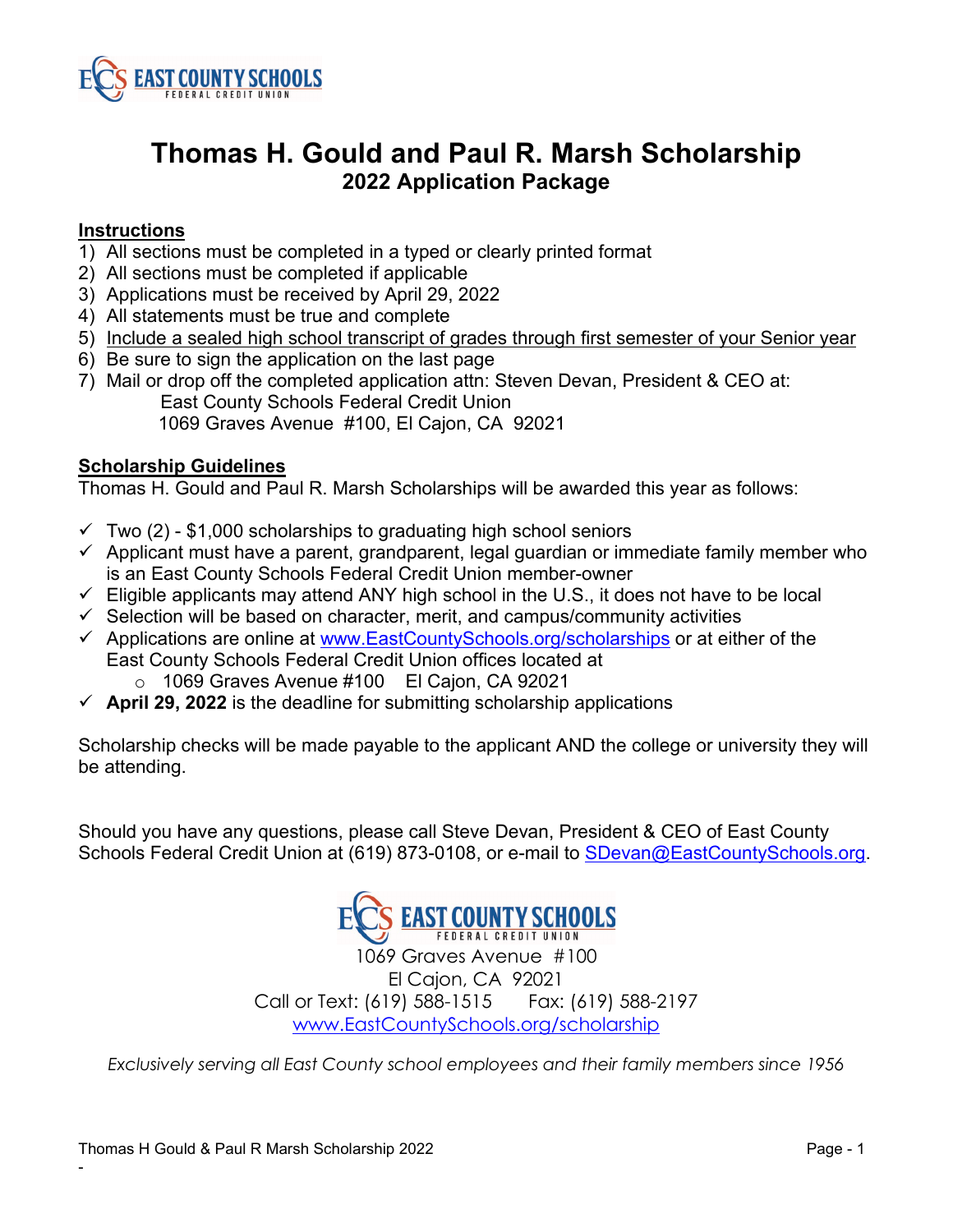

## **Activity, Leadership, Honors & Award Sample List**

Sports Teams Church youth group ASB (Student Government) Church acolyte-church usher School newspaper **Boy Scouts/Girl Scouts** Drama Candy Striper (hospital) Music (band, choir, orchestra, banner corps) Salvation Army (soup kitchen) Yearbook Jerry's Kids (volunteer) School literary magazine **Christian Youth Organization** Science Club Boys' Club (volunteer) 4-H Special Olympics Debate-Speech Crisis Center Academic Decathlon/League **Environmental Projects Chess Club Blood Drive** Future Farmers of America Sunday School teacher Model UN Church Choir Cheerleading/Spirit Club Church plays (participant) Key Club **Little League (coach, etc.)** Junior Achievement Teacher's Assistant Office worker, hall monitor Campus Life International Club Human Relations Club

### School Activities **Community Activities**

-

Sports Captain/Co-Captain **Boy Scouts awards/Girl Scouts award** Editor of the newspaper National Merit finalist Editor of the Yearbook Honor Roll or Principal's List Editor of School Magazine **American Legion – All Star** Head Cheer Leader Most Valuable Player award Executive of any school club 4-H Club Leader of your church group Scholastic Athletic award Business Manager Thespian award Were you a Foreign Exchange Student Athletic sports records

### Honor's & Awards

<u>Leadership Roles</u><br>CSG California Scholarship Federation<br>List class offices held Cirks & Bovs State Delegate Girls & Boys State Delegate Music awards Articles, poems, short stories (published) Speech or debate awards Student of the Month, Athlete of the Week Homecoming Queen/King – or court Varsity letter winner Arts award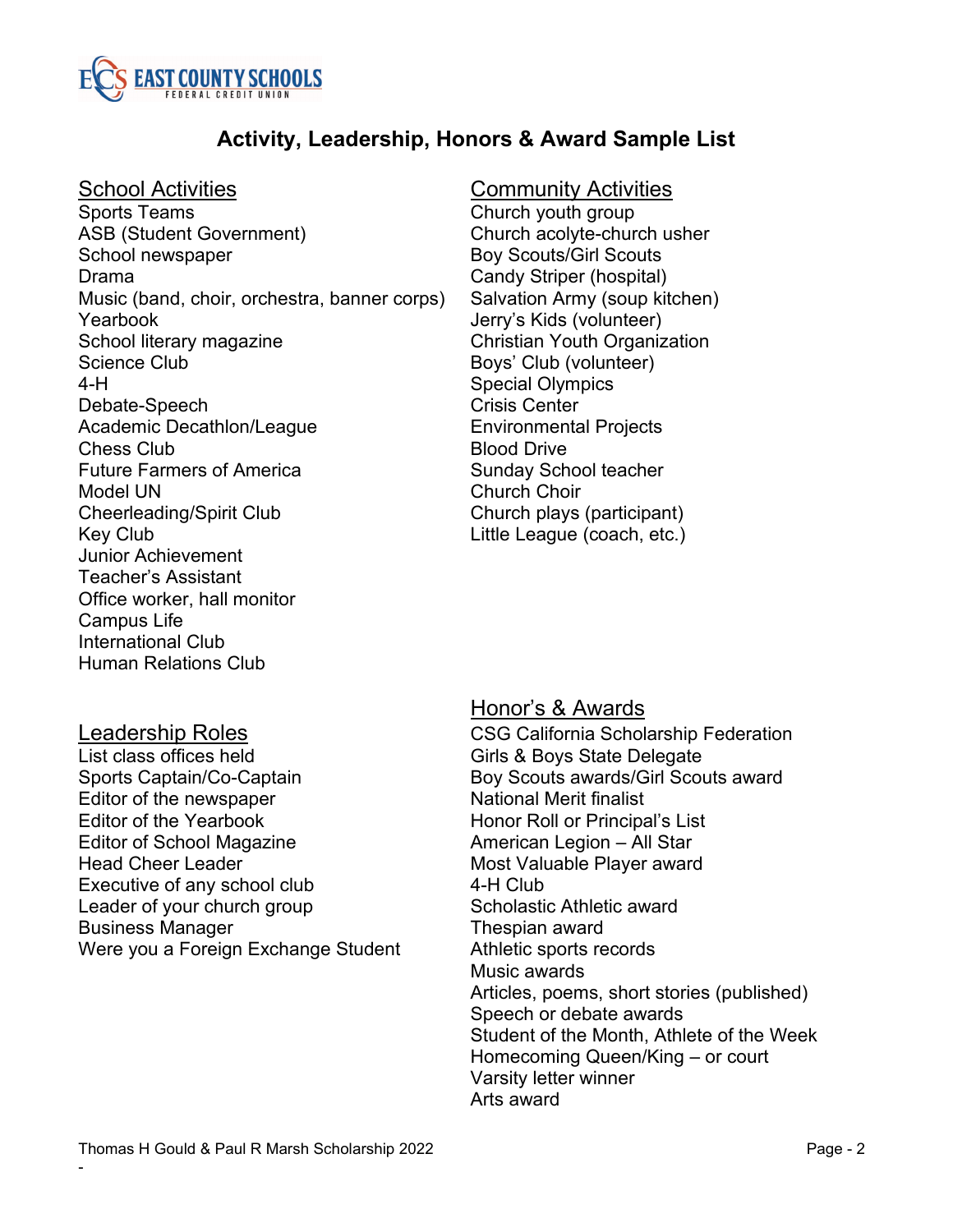

# I. Application Information

| $\overline{\text{Last}}$                                                                                                                                                                                                                    | First                | Middle                                 |  |  |
|---------------------------------------------------------------------------------------------------------------------------------------------------------------------------------------------------------------------------------------------|----------------------|----------------------------------------|--|--|
|                                                                                                                                                                                                                                             |                      |                                        |  |  |
| Address: Number<br>Street Apt                                                                                                                                                                                                               | City                 | County<br>Zip                          |  |  |
|                                                                                                                                                                                                                                             |                      |                                        |  |  |
|                                                                                                                                                                                                                                             |                      | Birthdate: ___________________________ |  |  |
| $\Box$ Male $\Box$ Female US Citizen: $\Box$ Yes $\Box$ No Social Security Number: _______________________                                                                                                                                  |                      |                                        |  |  |
| Name of High School Attended                                                                                                                                                                                                                | <b>Date Attended</b> | <b>Phone Number Phone 2016</b>         |  |  |
|                                                                                                                                                                                                                                             |                      |                                        |  |  |
|                                                                                                                                                                                                                                             |                      |                                        |  |  |
|                                                                                                                                                                                                                                             |                      |                                        |  |  |
|                                                                                                                                                                                                                                             |                      |                                        |  |  |
|                                                                                                                                                                                                                                             |                      |                                        |  |  |
|                                                                                                                                                                                                                                             |                      |                                        |  |  |
|                                                                                                                                                                                                                                             |                      |                                        |  |  |
| II. Scholarship Eligibility:                                                                                                                                                                                                                |                      |                                        |  |  |
| Graduating high school seniors with family ties to ECSFCU; any high school district in the U.S.                                                                                                                                             |                      |                                        |  |  |
|                                                                                                                                                                                                                                             |                      |                                        |  |  |
| ECSFCU Member: ______________<br>Relationship to applicant: <b>Parent Consent Conservent Conserventish Conserventish Conserventish Conserventish Conserventish Conserventish Conserventish Conserventish Conserventish Conserventish Co</b> |                      |                                        |  |  |
|                                                                                                                                                                                                                                             |                      |                                        |  |  |
|                                                                                                                                                                                                                                             |                      |                                        |  |  |
| III. Student Qualifications:                                                                                                                                                                                                                |                      |                                        |  |  |
| 1. Type of curriculum you are currently taking:                                                                                                                                                                                             |                      |                                        |  |  |
| □ Honors or Advanced Placement □ College Preparatory □ General /Core Studies                                                                                                                                                                |                      |                                        |  |  |
|                                                                                                                                                                                                                                             |                      |                                        |  |  |
| 2. List awards, honors, and recognitions you have received in high school:                                                                                                                                                                  |                      |                                        |  |  |
|                                                                                                                                                                                                                                             |                      |                                        |  |  |
|                                                                                                                                                                                                                                             |                      |                                        |  |  |
|                                                                                                                                                                                                                                             |                      |                                        |  |  |
|                                                                                                                                                                                                                                             |                      |                                        |  |  |
|                                                                                                                                                                                                                                             |                      |                                        |  |  |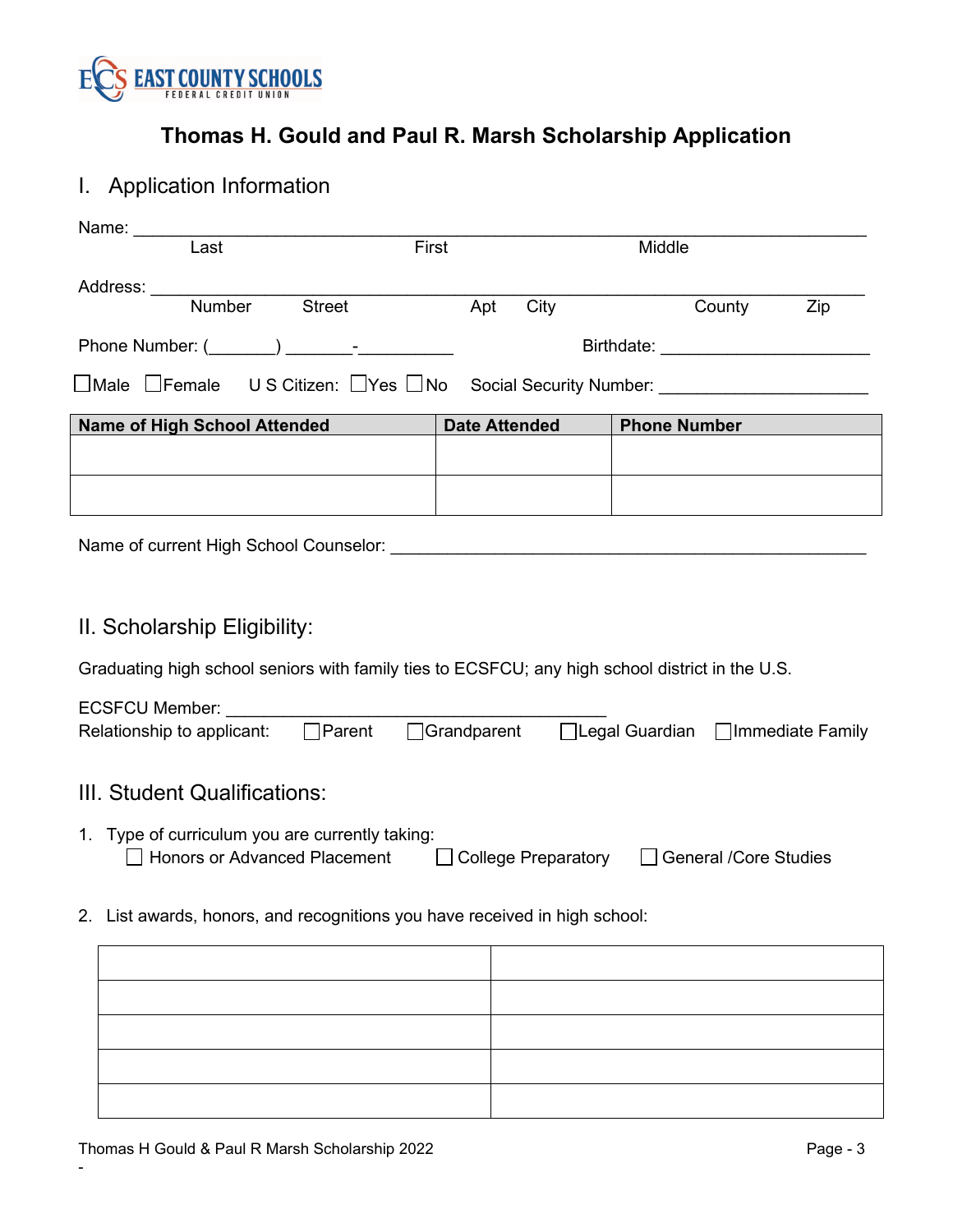

3. List extracurricular campus activities (all 4 years) which you have been associated:

| <b>Activity</b> | Years   Activity | Years Activity | <b>Years</b> |
|-----------------|------------------|----------------|--------------|
|                 |                  |                |              |
|                 |                  |                |              |
|                 |                  |                |              |
|                 |                  |                |              |
|                 |                  |                |              |

4. List the elective offices or positions you have held (all 4years) in high school:

| <b>Office</b> | Organization | <b>Years</b> | <b>Office</b> | Organization | <b>Years</b> |
|---------------|--------------|--------------|---------------|--------------|--------------|
|               |              |              |               |              |              |
|               |              |              |               |              |              |
|               |              |              |               |              |              |
|               |              |              |               |              |              |

5. List community volunteer work, which you have been associated with while attending high school:

| Organization | Role | Years |
|--------------|------|-------|
|              |      |       |
|              |      |       |
|              |      |       |
|              |      |       |
|              |      |       |
|              |      |       |

## IV. Citizenship:

-

1. Have you ever been subject to a Vice-Principal's disciplinary action?  $\Box$  Yes (explain)  $\Box$  No

\_\_\_\_\_\_\_\_\_\_\_\_\_\_\_\_\_\_\_\_\_\_\_\_\_\_\_\_\_\_\_\_\_\_\_\_\_\_\_\_\_\_\_\_\_\_\_\_\_\_\_\_\_\_\_\_\_\_\_\_\_\_\_\_\_\_\_\_\_\_\_\_\_\_\_\_\_

\_\_\_\_\_\_\_\_\_\_\_\_\_\_\_\_\_\_\_\_\_\_\_\_\_\_\_\_\_\_\_\_\_\_\_\_\_\_\_\_\_\_\_\_\_\_\_\_\_\_\_\_\_\_\_\_\_\_\_\_\_\_\_\_\_\_\_\_\_\_\_\_\_\_\_\_\_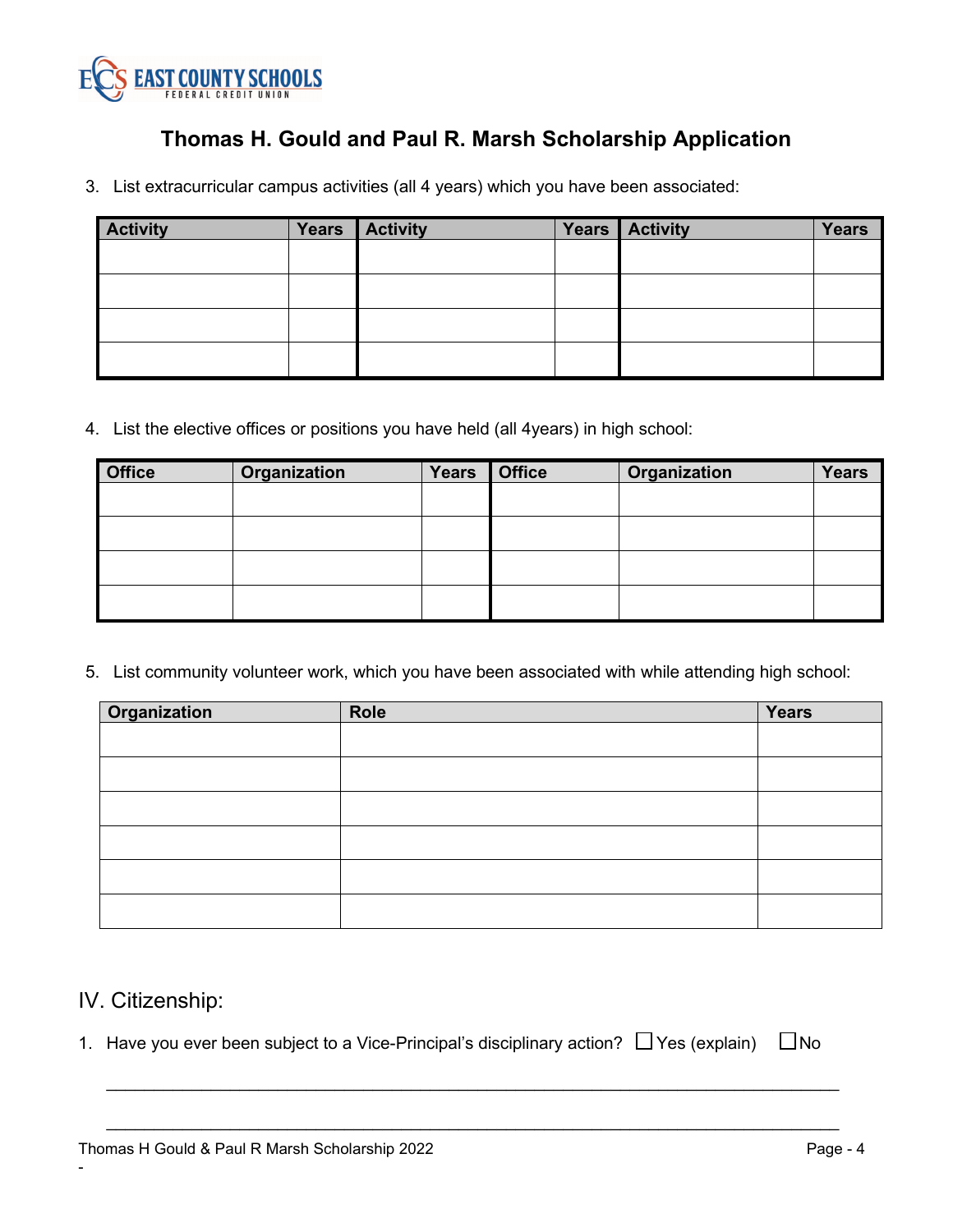

| V. Student Goals:                                                                                                                                                                                                              |  |          |  |
|--------------------------------------------------------------------------------------------------------------------------------------------------------------------------------------------------------------------------------|--|----------|--|
| 1. Have you officially applied for college or trade school entrance? $\Box$ Yes $\Box$ No                                                                                                                                      |  |          |  |
| 2. What college or trade school do you plan to attend:                                                                                                                                                                         |  |          |  |
|                                                                                                                                                                                                                                |  |          |  |
|                                                                                                                                                                                                                                |  |          |  |
| 4. Do you currently work? $\Box$ Yes<br>$\Box$ No                                                                                                                                                                              |  |          |  |
|                                                                                                                                                                                                                                |  | Phone #: |  |
| Responsibilities: Later and Contract and Contract and Contract and Contract and Contract and Contract and Contract and Contract and Contract and Contract and Contract and Contract and Contract and Contract and Contract and |  | Hours/Wk |  |

Please list most recent, if any additional, paid jobs have you held while attending high school?:

| <b>Employer</b> | <b>Responsibilities</b> | <b>Hours/week</b> |
|-----------------|-------------------------|-------------------|
|                 |                         |                   |
|                 |                         |                   |
|                 |                         |                   |
|                 |                         |                   |
|                 |                         |                   |
|                 |                         |                   |

5. If you have worked in unpaid internships during high school, please list:

| Organization | <b>Responsibilities</b> | <b>Hours/week</b> |
|--------------|-------------------------|-------------------|
|              |                         |                   |
|              |                         |                   |
|              |                         |                   |
|              |                         |                   |
|              |                         |                   |
|              |                         |                   |

6. (OPTIONAL): Write a brief statement about yourself. Tell us anything you think we should consider about you that is not in the school records:

 $\_$  , and the set of the set of the set of the set of the set of the set of the set of the set of the set of the set of the set of the set of the set of the set of the set of the set of the set of the set of the set of th

 $\_$  , and the set of the set of the set of the set of the set of the set of the set of the set of the set of the set of the set of the set of the set of the set of the set of the set of the set of the set of the set of th

 $\_$  , and the set of the set of the set of the set of the set of the set of the set of the set of the set of the set of the set of the set of the set of the set of the set of the set of the set of the set of the set of th